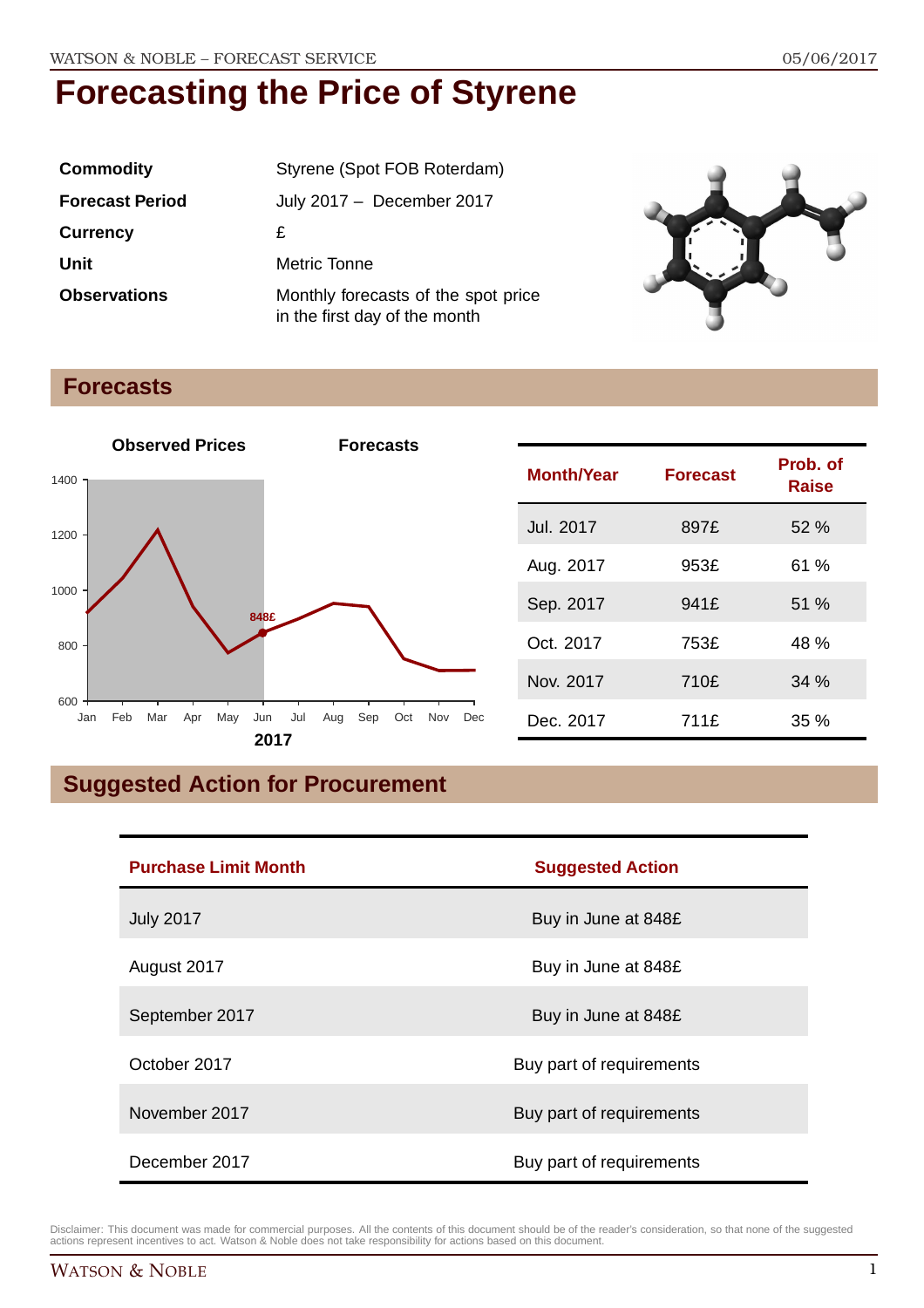### **Impact Analysis: One Month Forecast**



Our algorithm forecasts a higher price of Styrene in one month: it is expectable that the price increases 5.75% from 848£ to 897£ until the beginning of July.

### **Indices of Factors**



#### **Interpretation**

- Slight increase of Supply: Negative pressure of the Supply index
- Slight decrease of Demand: Negative pressure of the Demand index
- **Considerably positive pressure of the index of Styrene**
- **Considerably positive pressure of the index of variables representing the market upstream**
- Positive pressure of the index of variables representing the market downstream
- Slightly positive pressure of the financial index
- Negative pressure of other commodities and other factors
- Focus on US, China, and Poland

#### **Impact per Country**

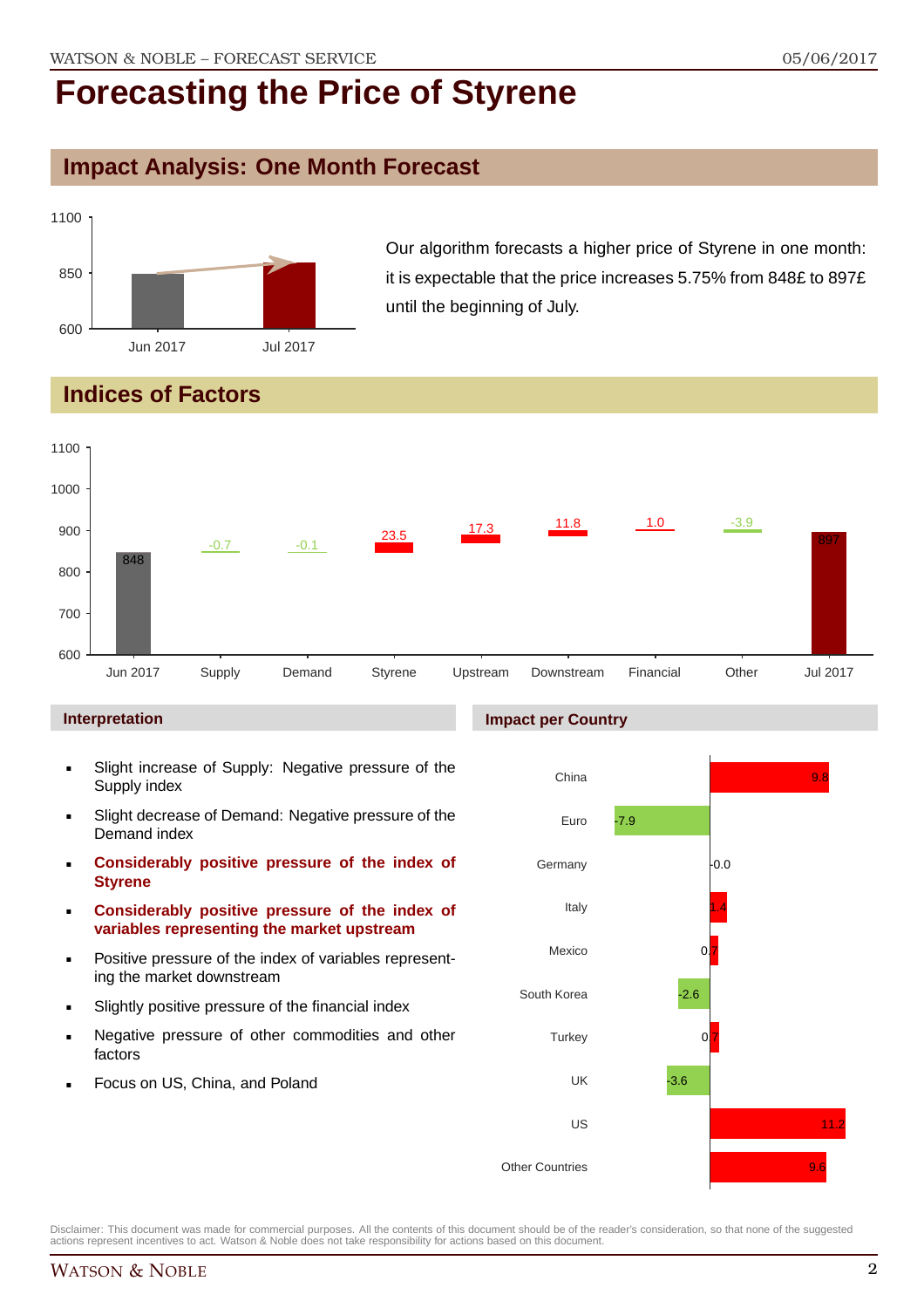## **Impact Analysis: Two Months Forecast**



Our algorithm forecasts a higher price of Styrene in two months: it is expectable that the price increases 12.36% from 848£ to 953£ until the beginning of August.

## **Indices of Factors**



#### **Interpretation**

- **Decrease of Supply**: Positive pressure of the Supply index
- **Increase of Demand**: Positive pressure of the Demand index
- **Considerably positive pressure of the index of Styrene**
- Positive pressure of the index of variables representing the market upstream
- Positive pressure of the index of variables representing the market downstream
- Slightly positive pressure of the financial index
- Slightly positive pressure of other commodities and other factors
- Focus on Mexico, China, and Singapore

#### **Impact per Country**

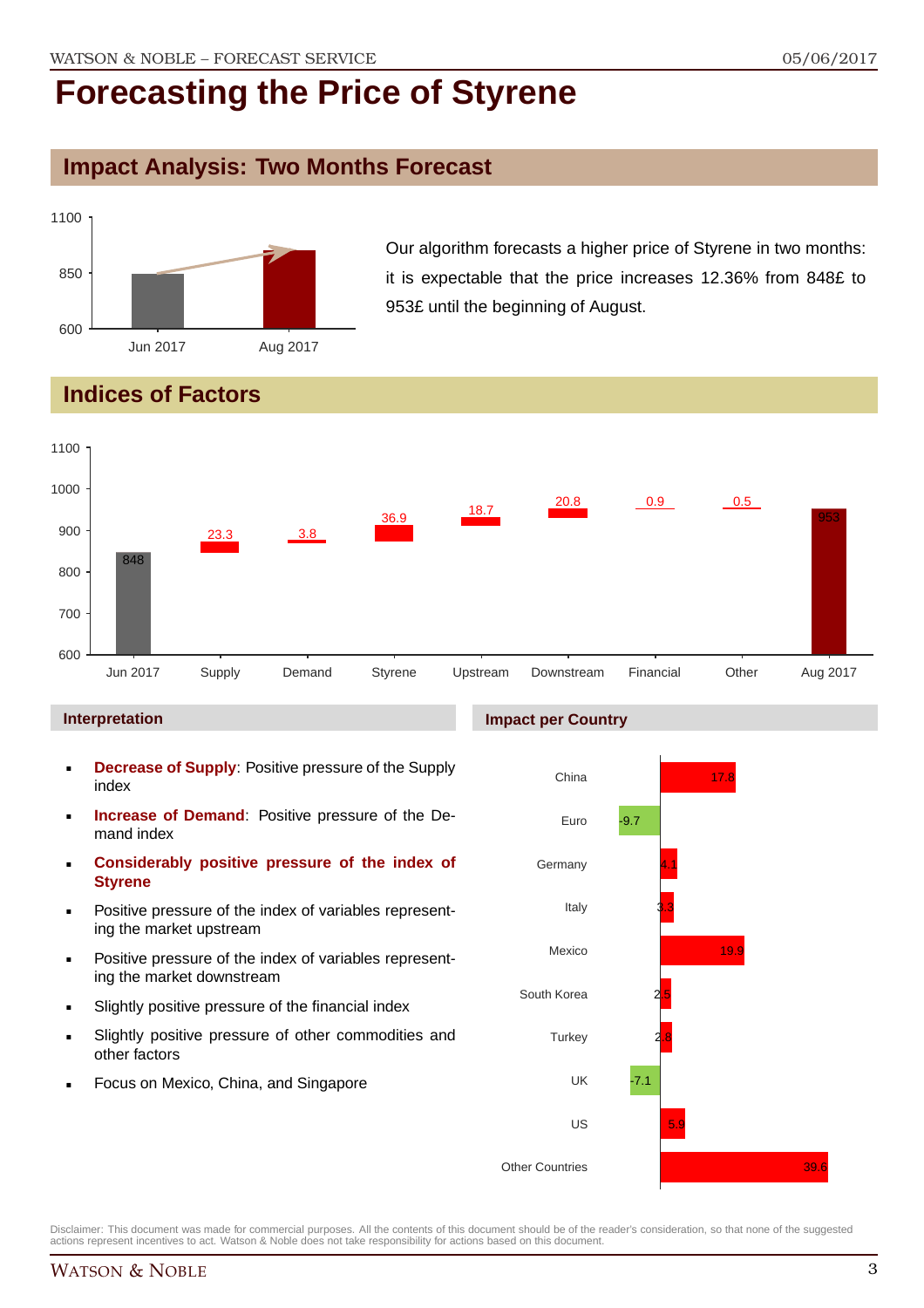### **Impact Analysis: Three Months Forecast**



Our algorithm forecasts a higher price of Styrene in three months: it is expectable that the price increases 10.96% from 848£ to 941£ until the beginning of September.

## **Indices of Factors**



#### **Interpretation**

- **Decrease of Supply**: Positive pressure of the Supply index
- Slight increase of Demand: Positive pressure of the Demand index
- **Considerably positive pressure of the index of Styrene**
- Positive pressure of the index of variables representing the market upstream
- Positive pressure of the index of variables representing the market downstream
- Positive pressure of the financial index
- Positive pressure of other commodities and other factors
- Focus on UK, Mexico, and South Korea

#### **Impact per Country**

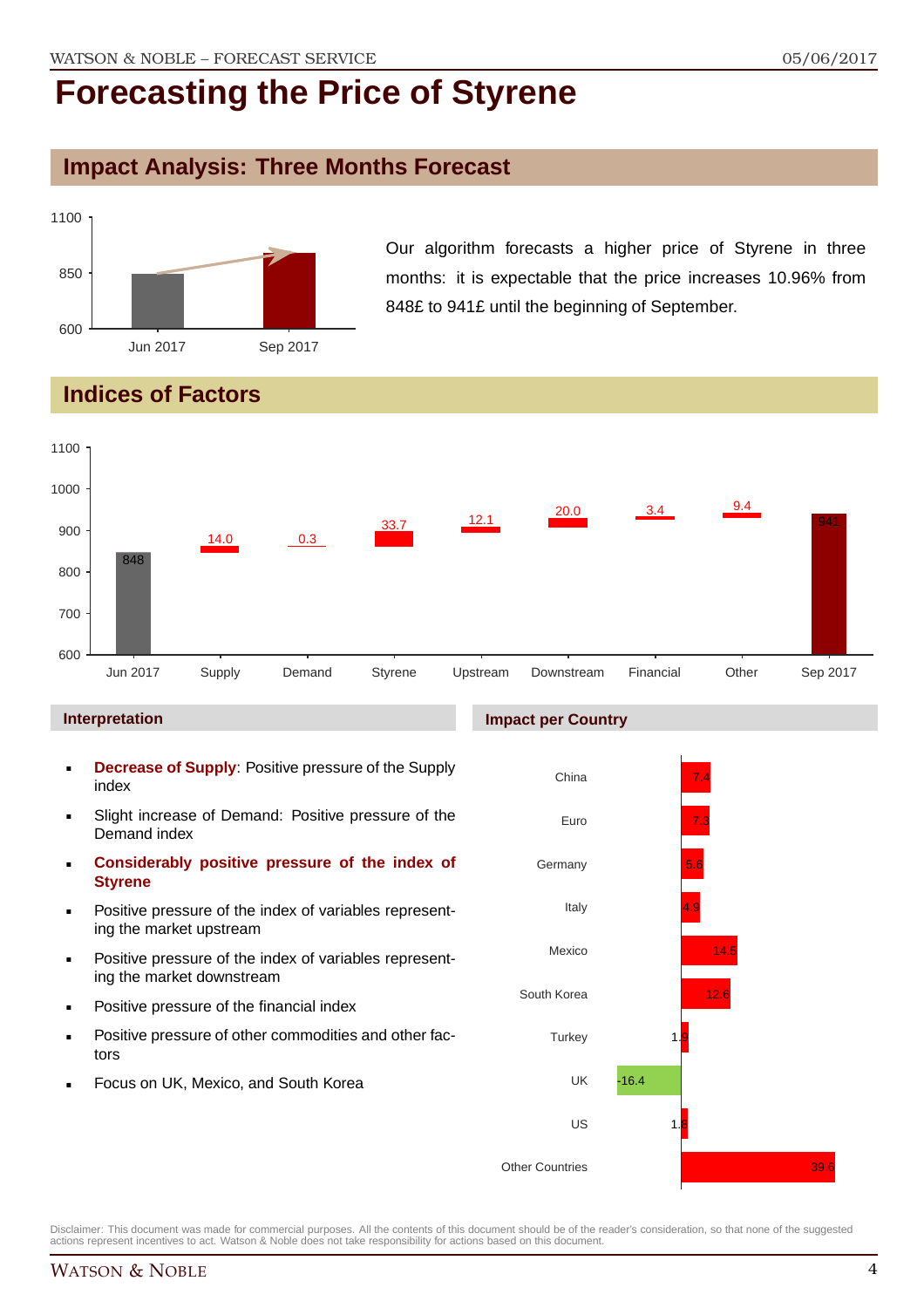## **Impact Analysis: Four Months Forecast**



Our algorithm forecasts a lower price of Styrene in four months: it is expectable that the price decreases 11.24% from 848£ to 753£ until the beginning of October.

### **Indices of Factors**



- sure of the Supply index Slight decrease of Demand: Negative pressure of the Demand index
- **Slightly negative pressure of the index of Styrene**
- Negative pressure of the index of variables representing the market upstream
- Negative pressure of the index of variables representing the market downstream
- **Negative pressure of the financial index**
- Slightly positive pressure of other commodities and other factors
- Focus on Japan, Canada, and Singapore

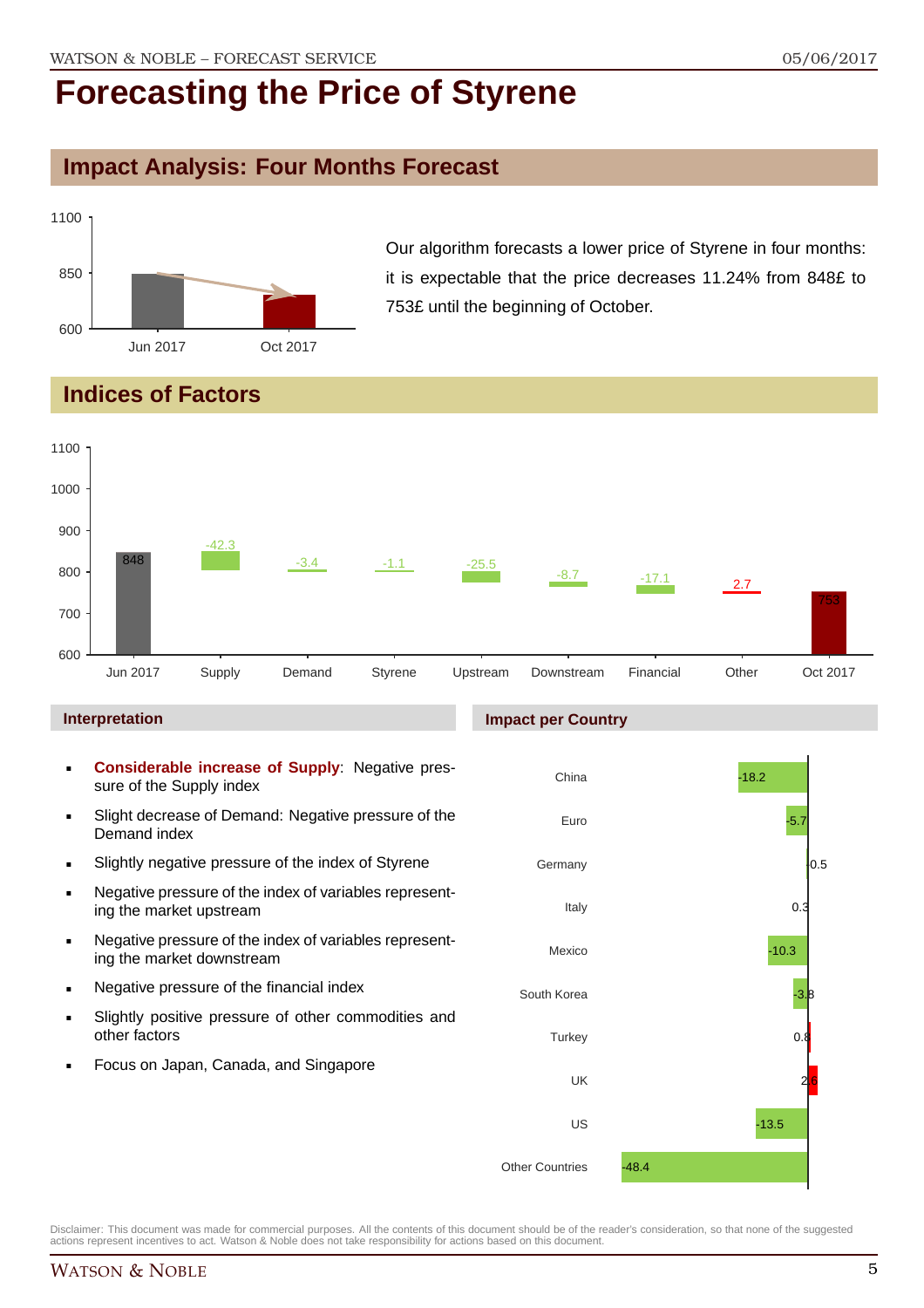### **Impact Analysis: Five Months Forecast**



Our algorithm forecasts a lower price of Styrene in five months: it is expectable that the price decreases 16.27% from 848£ to 710£ until the beginning of November.

### **Indices of Factors**



#### **Interpretation**

- **Increase of Supply**: Negative pressure of the Supply index
- **Increase of Demand**: Positive pressure of the Demand index
- **Slightly negative pressure of the index of Styrene**
- **Considerably negative pressure of the index of variables representing the market upstream**
- Slightly negative pressure of the index of variables representing the market downstream
- Slightly negative pressure of the financial index
- **Considerably negative pressure of other commodities and other factors**
- Focus on Canada, South Korea, and Singapore

### **Impact per Country**

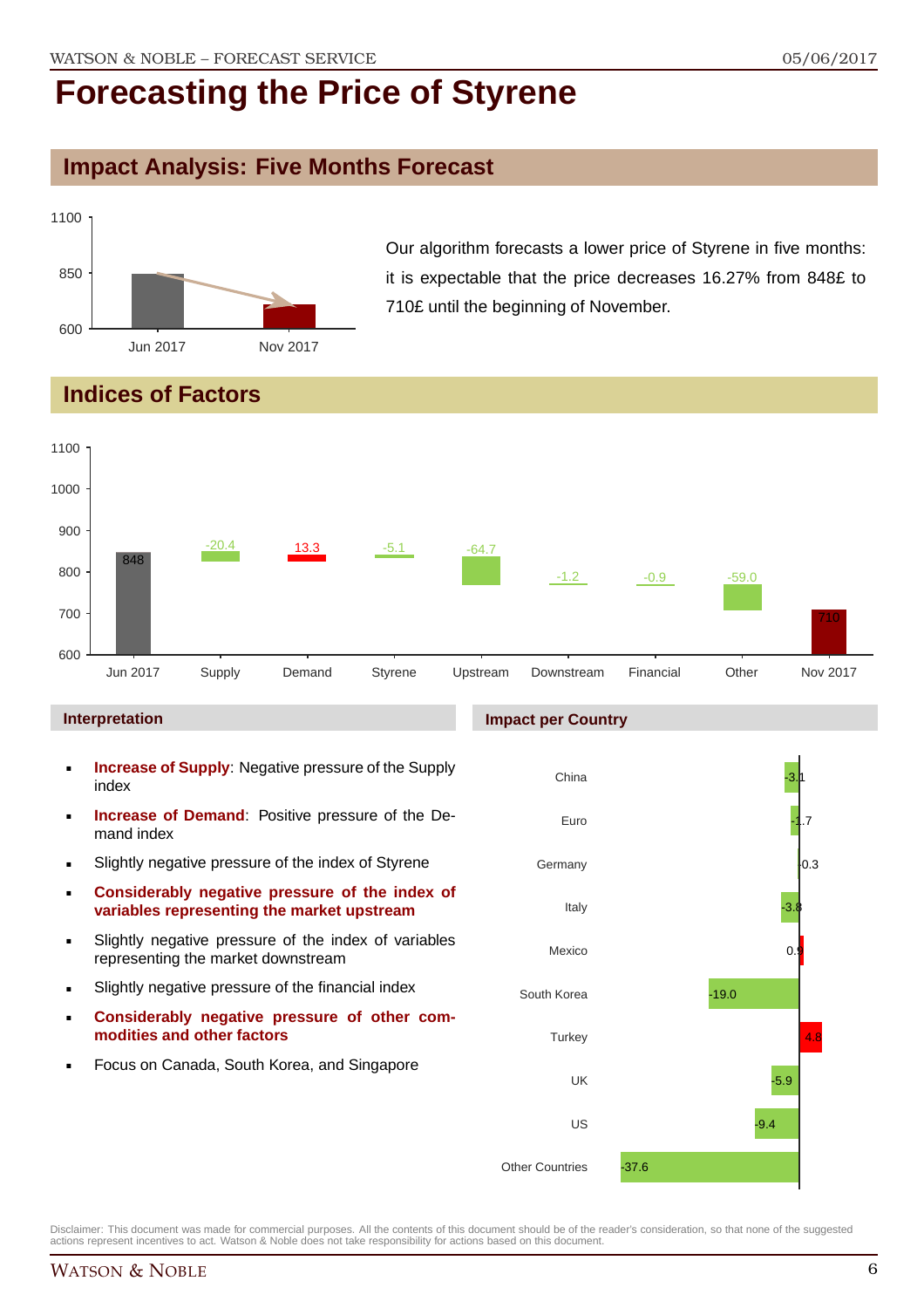### **Impact Analysis: Six Months Forecast**



Our algorithm forecasts a lower price of Styrene in six months: it is expectable that the price decreases 16.13% from 848£ to 711£ until the beginning of December.

### **Indices of Factors**



#### **Interpretation**

- **Increase of Supply**: Negative pressure of the Supply index
- **Decrease of Demand**: Negative pressure of the Demand index
- **Negative pressure of the index of Styrene**
- Negative pressure of the index of variables representing the market upstream
- Negative pressure of the index of variables representing the market downstream
- **Negative pressure of the financial index**
- **Negative pressure of other commodities and other** factors
- Focus on Singapore, Euro, and Japan

### **Impact per Country**

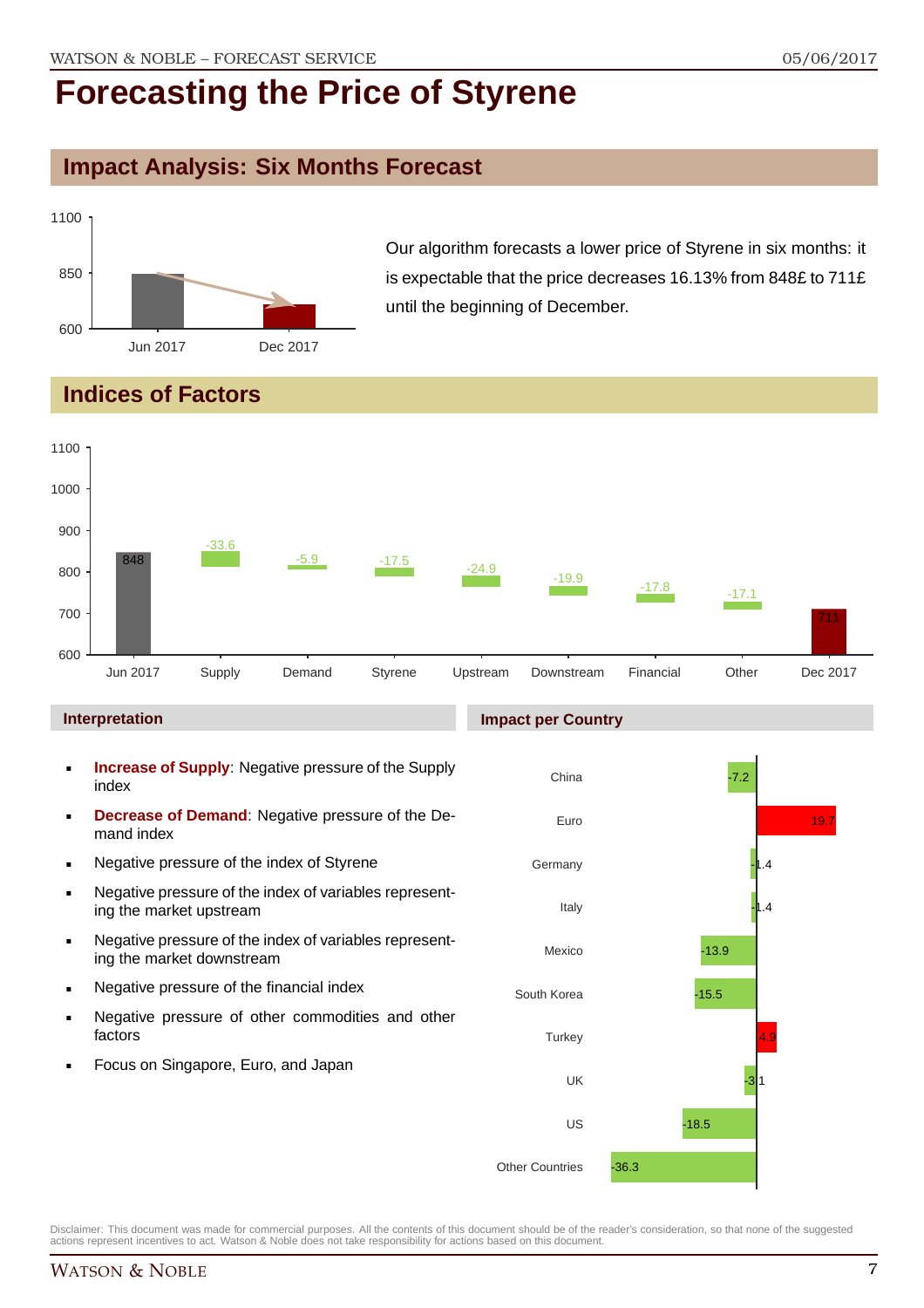## **APPENDIX – Technical Explanation of the Impact Analysis**

In this appendix, we explain the impact analysis of the factors that most contribute for our forecasts.

This Impact Analysis is conducted individually for **each time horizon**, allowing for a distinction between the indices of variables that contribute for our forecasts at short and medium run.

For each time horizon, our analysis has **two components**: first, we present the impact of variables grouped by **indices of factors**; second we present the impact of variables grouped by **indices of countries**.

### **Indices of Factors**

**Indices of factors** are indices of the weighted contributions of the variables grouped in those factors.

**Supply Index**: composed of macroeconomic variables of the producing and exporting countries. It includes variables such as production, exchange rates, inflation, monetary policy, and wages. For example, an increase in wages implies higher production costs which should (in linear, general, and ceteris paribus terms) generate an incentive to increase prices;

**Demand index**: composed of macroeconomic variables of the consuming and importing countries. It includes variables such as production, exchange rates, inflation, monetary policy, and wages. For example, a decrease in a consumer confidence index should (in linear, general, and ceteris paribus terms) increase savings and decrease demand, leading to lower prices;

**Styrene Index**: composed of variables related to Styrene. It includes variables such as the price of Styrene in different regions of the world and exports, imports, and producer prices of Styrene in some countries. For example, an increase in the price of Styrene in other region may imply an increase in the price of Styrene in Europe due to arbitrage movements;

**Upstream index**: composed of variables related to other commodities, such as Benzene. It includes variables such as the price and exports, imports, and producer prices of the inputs in some countries. For example, an increase in the price of Benzene should (in linear, general, and ceteris paribus terms) generate an increase in the price of Styrene;